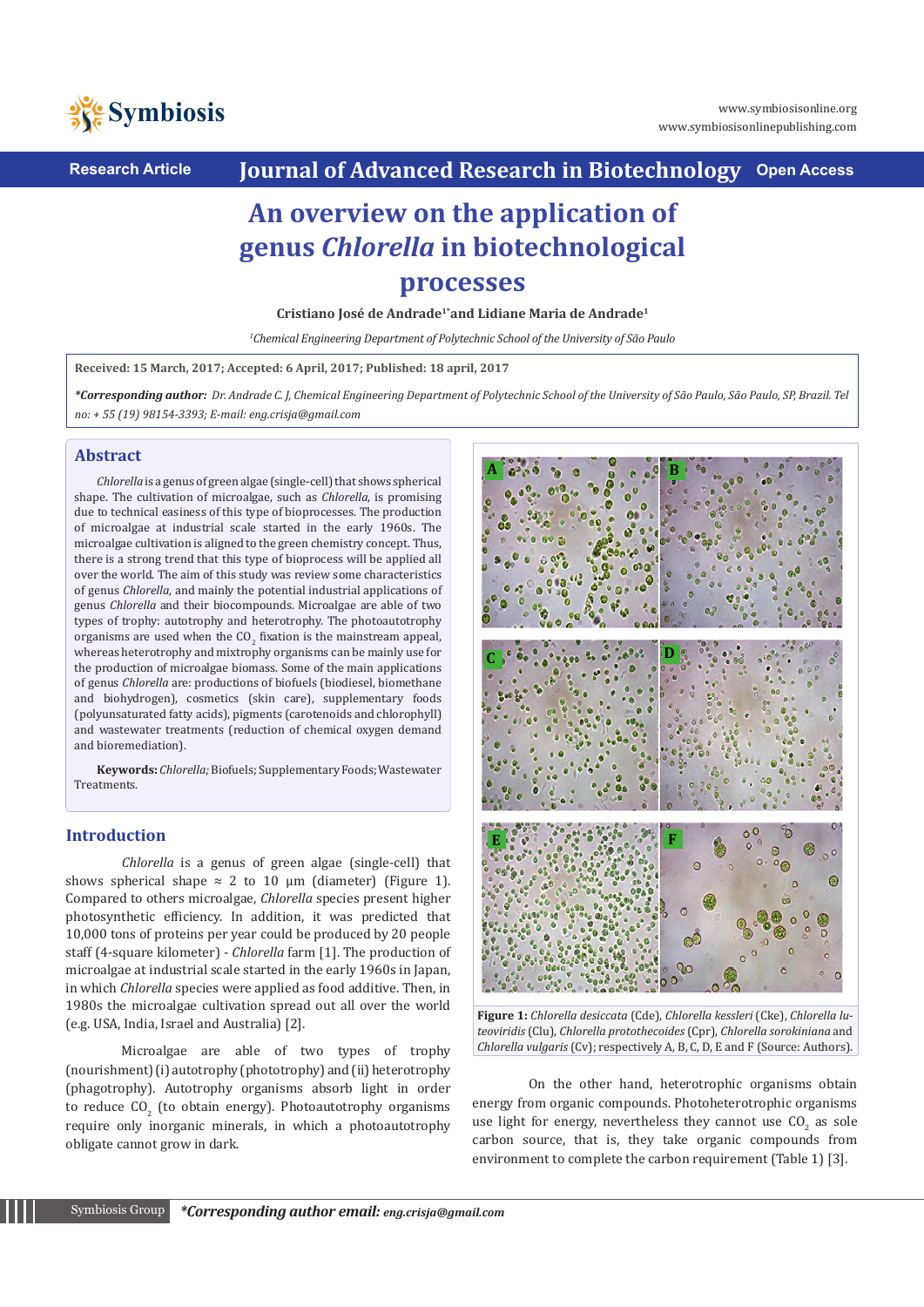# © **2017 Waghmode, et al. © 2017 Andrade. C J, et.al.**

| Table 1: Trophic possibilities for the microalgae |                     |                   |       |
|---------------------------------------------------|---------------------|-------------------|-------|
|                                                   | Inorganic<br>carbon | Organic<br>carbon | Light |
| Autotrophy                                        |                     |                   |       |
| Heterotrophy <sup>†</sup>                         |                     |                   |       |
| Photoautotrophic <sup>††</sup>                    |                     |                   |       |
| Photoheterotrophic                                |                     |                   |       |
| Mixotrophic                                       |                     |                   |       |
| Auxotrophy*                                       |                     |                   |       |

Last but not least, mixtrophy is other interesting type of microalgae's metabolism. Mixotrophy is the cultivation in which organic carbon and  $\mathfrak{CO}_2$  are simultaneously assimilated (a mixture between autrotophy and heterotrophy). This metabolic pathway gives these microorganisms advantages over photosynthetic mode of cultivation. This metabolism is approximately the sum of specific growth rates of cells under heterotrophic and photoautrophic. In addition, mixotrophy growth allowed the cultivation in the dark (higher productivity) and higher cell concentration, for instance the maximum specific growth rate for *Chlorella vulgaris* 0.11 h<sup>-1</sup> (photoautotrophy mode) and 0.098 h<sup>-1</sup> (heterotrophic mode) and  $0.198 h<sup>-1</sup>$  (mixotrophic) [4-5].

Regarding culture media for the cultivation of microalgae, they are very simple (Table 2). In this sense, even similar one another, some compositions are widely used for the cultivation of genus *Chlorella*, for instance, Guillard's WC [6-7]; Bold [7-8].

|                         | Table 2: Culture media composition of culture media for microalgae cultivation |                                                                   |                                            |                                                                                                              |                                                               |                  |                                                |                       |                                      |                                               |                                                               |                                   |                                                |                                                                           |                                                     |                                                          |                                                        |                         |
|-------------------------|--------------------------------------------------------------------------------|-------------------------------------------------------------------|--------------------------------------------|--------------------------------------------------------------------------------------------------------------|---------------------------------------------------------------|------------------|------------------------------------------------|-----------------------|--------------------------------------|-----------------------------------------------|---------------------------------------------------------------|-----------------------------------|------------------------------------------------|---------------------------------------------------------------------------|-----------------------------------------------------|----------------------------------------------------------|--------------------------------------------------------|-------------------------|
|                         |                                                                                |                                                                   |                                            |                                                                                                              |                                                               |                  |                                                |                       | WC                                   |                                               |                                                               |                                   |                                                |                                                                           |                                                     |                                                          |                                                        |                         |
| NaNO <sub>3</sub> (g/L) | $CaCl2$ . $2H2O(g/L)$                                                          |                                                                   | MgSO <sub>4</sub> .7H <sub>2</sub> O (g/L) | NaHCO <sub>3</sub> (g/L)                                                                                     | $\frac{\text{Na}_2\text{SiO}_3.\,9\text{H}_2\text{O}}{(g/L)}$ | $K_2HPO_2$ (g/L) | NaEDTA.2H <sub>2</sub> O<br>$\left(g/L\right)$ | $FeCl3$ . $6H2O(g/L)$ | $CuSO_{4}$ . 5H <sub>2</sub> O (g/L) | $\text{ZnSO}_4$ . $\text{7H}_2\text{O}$ (g/L) | $CoCl2$ . $6H2O$ $(g/L)$                                      |                                   | $MnCl2$ . 4H <sub>2</sub> O (g/L)              | Na <sub>2</sub> MoO <sub>4</sub> .2H <sub>2</sub> O<br>$\left(g/L\right)$ | $MgSO_{4}(g/L)$                                     | Thiamine-HCl<br>$\left( \mu g/L\right)$                  | Biotin $(g/L)$                                         | Cyanocobalamin<br>(g/L) |
| 0.085                   | 0.037                                                                          |                                                                   | 0.037                                      | 0.012                                                                                                        | 0.028                                                         | 0.008            | $\rm 0.04$                                     | $0.04\,$              | 0.010                                | 0.022                                         | $\!0.01\!$                                                    |                                   | 0.180                                          | 0.006                                                                     | 0.019                                               | 0.297                                                    | 0.005                                                  | 0.005                   |
|                         |                                                                                |                                                                   |                                            |                                                                                                              |                                                               |                  |                                                |                       | <b>Bold</b>                          |                                               |                                                               |                                   |                                                |                                                                           |                                                     |                                                          |                                                        |                         |
| NaNO <sub>3</sub> (g/L) | ${\rm CaCl_2}.{\rm ZH_2O}$ (g/L)                                               |                                                                   | ${ {\rm MgSO_4.7H_2O~(g/L)}}$              | $\ensuremath{\text{K}}\xspace_\text{2}\text{HPO}_\text{4}\left(\ensuremath{\text{g}}\xspace/\text{L}\right)$ |                                                               | $KH_2PO_4(g/L)$  | NaCl (g/L)                                     |                       | NaEDTA (g/L)                         | FeSO <sub>4</sub> .7 H <sub>2</sub> O (g/L)   | $\mathbf{H}_{3}\mathbf{B}\mathbf{O}_{3}$ (g/L)                | $ZnSO_4$ .7H <sub>2</sub> O (g/L) |                                                | MnCl <sub>2</sub> .4H <sub>2</sub> O (g/L)                                | $\mathsf{Mo}_{3}\left(\mathsf{g}/\mathsf{L}\right)$ | $CuSO_{4}$ .5H <sub>2</sub> O (g/L)                      | ${{\rm Co(NO}_3)_2.6{\rm H}_2\rm O} \over {\rm (g/L)}$ |                         |
| 0.25                    | 0.026                                                                          |                                                                   | 0.075                                      | 0.075                                                                                                        |                                                               | 0.175            | 0.025                                          |                       | 0.0049                               | 0.0049                                        | 0.0115                                                        | 0.0088                            |                                                | 0.00144                                                                   | 0.00071                                             | 0.00157                                                  | 0.00048                                                |                         |
|                         |                                                                                |                                                                   |                                            |                                                                                                              |                                                               |                  |                                                |                       | <b>Sorokin and Krauss [8]</b>        |                                               |                                                               |                                   |                                                |                                                                           |                                                     |                                                          |                                                        |                         |
|                         | $\text{KNO}_3\left(\text{g}/\text{L}\right)$                                   | $\text{KH}_{\text{2}}\text{PO}_{\text{4}}\left(\text{g/L}\right)$ |                                            | $MgSO_{4}$ .7H <sub>2</sub> O (g/L)                                                                          | $\mbox{CaCl}_{2}.\mbox{2H}_{2}\mbox{O}_{2}\mbox{ (g/L)}$      |                  | FeSO <sub>4</sub> .7H <sub>2</sub> O (g/L)     |                       | EDTA (g / L)                         |                                               | $\mathbf{H}_{3}\mathbf{B}\mathbf{O}_{4}\left( \mu g/L\right)$ | $MnCl, 4H, 0$ ( $\mu g/L$ )       | ZnSO4. 7H <sub>2</sub> O (µg<br>$\overline{z}$ | CuSO4. 5H <sub>2</sub> O (µg<br>$\Xi$                                     |                                                     | Co(NO3)2.6H2O<br>$\left( \mathrm{Hg}/\mathrm{L} \right)$ | $\mathsf{MoO}_3\left(\mu\mathsf{g}\mathsf{L}\right)$   |                         |
|                         | $1.25$                                                                         | 1.25                                                              |                                            | $1.0\,$                                                                                                      | 0.04                                                          |                  | $0.05\,$                                       |                       | 0.5                                  |                                               | 114                                                           | $\overline{1}$                    | 88                                             |                                                                           | 16                                                  | LO                                                       | $\overline{ }$                                         |                         |

**Citation:** Cristiano José de Andrade, Lidiane Maria de Andrade.( 2017 ) An overview on the application of genus *Chlorella* in bio- Page 2 of 9 technological processes. J Adv Res Biotech 2(1):1-9. DOI:http://dx.doi.org/10.15226/2475-4714/2/1/00117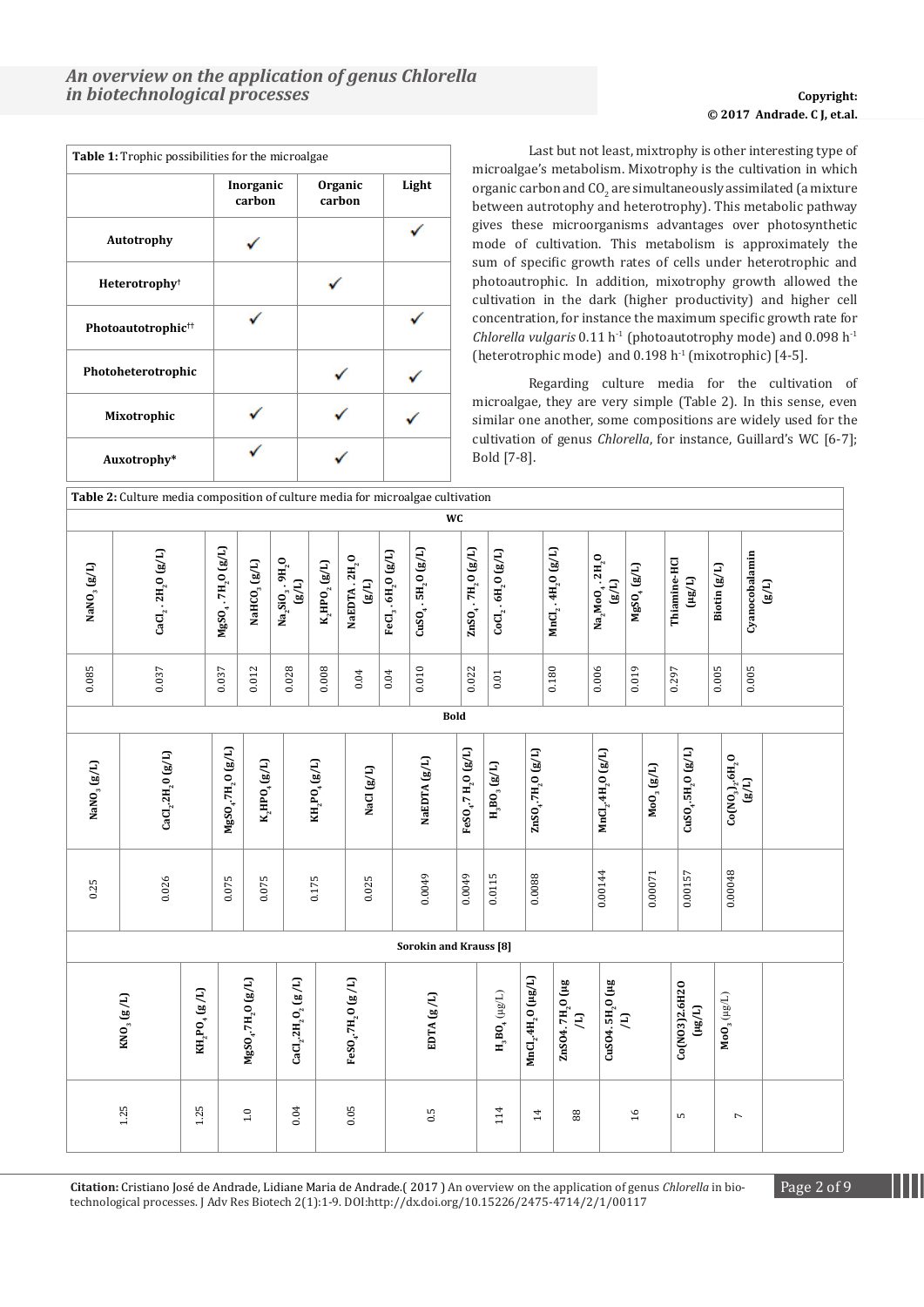Therefore, the culture media described in Table 2 can be used for photoautotrophy organisms, in which the 2  $(CO_2)$ fixation is the mainstream appeal. In addition, the phototrophic production is the most effective in terms of net energy balance. Nevertheless, this bioprocess show higher variation and lower productivity - when compared with heterotrophic production [2]. In this regard, since atmospheric 2 (CO<sub>2</sub>) does not supply enough carbon to achieve high rates of autotrophic microalgae production  $-$  (the diffusion of atmosphere 2 (CO<sub>2</sub>)  $\rightarrow$  aqueous phase  $\approx 10$ g/m.d); the use of bicarbonate-carbonate buffer (medium) can be useful because it provides 2  $({\rm CO}_2)$  for photosynthesis as detailed below:

 $2HCO_3 \leftrightarrow CO_3^{2} + H_2O + CO_2$ 

 $HCO_3^- \leftrightarrow CO_2 + OH^-$ 

 $CO_3^2$  + H<sub>2</sub>O  $\leftrightarrow$  2OH

Obviously, the pH of culture medium tends to become alkali, in which at high microalgae density, it reaches pH as high as 11 [3].

On the other hand, heterotrophy and mixtrophy organisms can be, mainly use for the production of microalgae biomass. In addition, compared to photoautotrophy system, the mixotrophy cultivation mode shows lower production cost due to the higher biomass and lipid productivity and the possibility in use low-cost culture media such as industrial wastes (culture medium is  $\approx 80\%$  of the total production cost) [5].

The cultivation of microalgae, either photoautotrophy or heterotrophy modes, plays already an important role in biobased economy (very aligned to green chemistry concept). It is worth noting that in 2050 the world population is estimated to reach 9 billion people, that is, the demand for commodities will increase exponentially, in which the sustainable production (food and energy). Microalgae are not only one the most promising waste converters and recyclers, but can be efficiently cultivated in places that are inhospitable for agriculture, which can provide proteins and lipids (food) or raw material for bioplastic [9].

Some of the main applications of *Chlorella* are described in more details below, such as productions of biofuels, cosmetics, supplementary foods, pigments, by wastewater treatments.

### **Biofuels**

It is well-known that global climate change has increased due to the green house gas emissions from fossil fuels. Thus, alternative sources of energy need to be investigated and explored. Biofuel is a fuel that is produced by biological processes, for instance bioalcohols (ethanol, propanol, butanol), biodiesel, green diesel, biogas (biomethane, biohydrogen), etc.

Regarding microalgae-based biofuels, mainly biodiesel and biogas have been investigated. The lipids from microalgae can be extracted and then esterified with alcohol, which produce biodiesel, whereas biogas (biomethane and biohydrogen) is

### **Biodiesel**

Biodiesel is a clean alternative fuel source that could replace fossil fuels. Usually, biodiesel is produced from raw oleaginous such as soybean and sunflower, which leads to issues in terms of deforestation, world hunger and land pollution. Thus, other sources of lipids should be investigated. In this sense, microalgae lipids are one of the most promising feedstock to produce biodiesel, since they do not compete with food crops and show high content of lipids (up to 75 wt%). However, the current high cost of biodiesel from microalgae makes its production at industrial scale infeasible [11-12]. Other advantage on the use of microalgae lipids to biodiesel production is the mixotroph metabolism of some microalgae (auto- and heterotrophy metabolisms), for instance glucose can be used by *Chlorella*  protothecoides. In particular, the heterotrophy cultivation is cheaper, easier, feasible in colder climates and allows the use of agro-industrial wastes as substrates [12-13].

Veillette et al. [12] detailed the esterification of microalgae free fatty acids using Amberlyst-15 as a catalyst, in which a conversion higher as 84% was reached [12].

### **Biogas**

As already mentioned the production of biogas from microalgae occurs by the anaerobic digestion of microalgae biomass by anaerobic bacteria. The anaerobic digestion encompasses 4 general steps (i) hydrolysis, fermentation, acetogenesis and methanogenesis. The composition of biogas is  $CH_4$  (55–75%) and  $CO_2$ (25–45%) [10].

Jankowska et al. [10] compiled the biogas yields from microalgae, for instance, *C. kessleri* (0.335 L biogas/g.VS (65% CH<sub>4</sub>) (0.218 L CH<sub>4</sub>/gVS)); *C. vulgaris* (0.337 L CH<sub>4</sub>/g.VS); *C. vulgaris* (0.180 L CH<sub>4</sub>/g.CODin); *C. vulgaris* (0.156 L CH<sub>4</sub>/g.COD); *C. vulgaris* ((0.364 LN biogas/g.VS) (62.6% CH<sub>4</sub>) (0.228 LN CH<sub>4</sub>/g. VS)); *C. vulgaris* ((0.366 L biogas/g.VS) (62.5% CH<sub>4</sub>) (0.229 L CH<sub>4</sub>/g.VS)); *C. vulgaris* (0.139 L CH<sub>4</sub>/g.COD in) [10].

The biogas yield is highly affected by the specie of microalgae, type of pretreatment, presence of inhibitors of hydrogenesis or methanogenesis, organic loading, retention time, temperature, pH, substrate, etc. In this sense, as described by Choi et al. compared to others microorganisms, the cell walls of microalgae are more recalcitrant. Thus, the pretreatment (acid + thermal) of *C. vulgaris* was needed to increase the hydrolysis with consequent enhancement on the  $\text{H}_{\text{2}}$  production [10, 14]

### **Cosmetics**

Components of microalgae, typically *C. vulgaris*  specie, are often used in cosmetics. One of the most interesting approaches on the applications of microalgae is in the cosmetic formulations. Microalgae have sun protection skills due to the presence of chlorophyll-a in its composition (light absorption) [15]. In addition, *Chlorella* extract is also used by the skin care industry, since some compounds from *Chlorella* extract have

**Citation:** Cristiano José de Andrade, Lidiane Maria de Andrade.( 2017 ) An overview on the application of genus *Chlorella* in bio- Page 3 of 9 technological processes. J Adv Res Biotech 2(1):1-9. DOI:http://dx.doi.org/10.15226/2475-4714/2/1/00117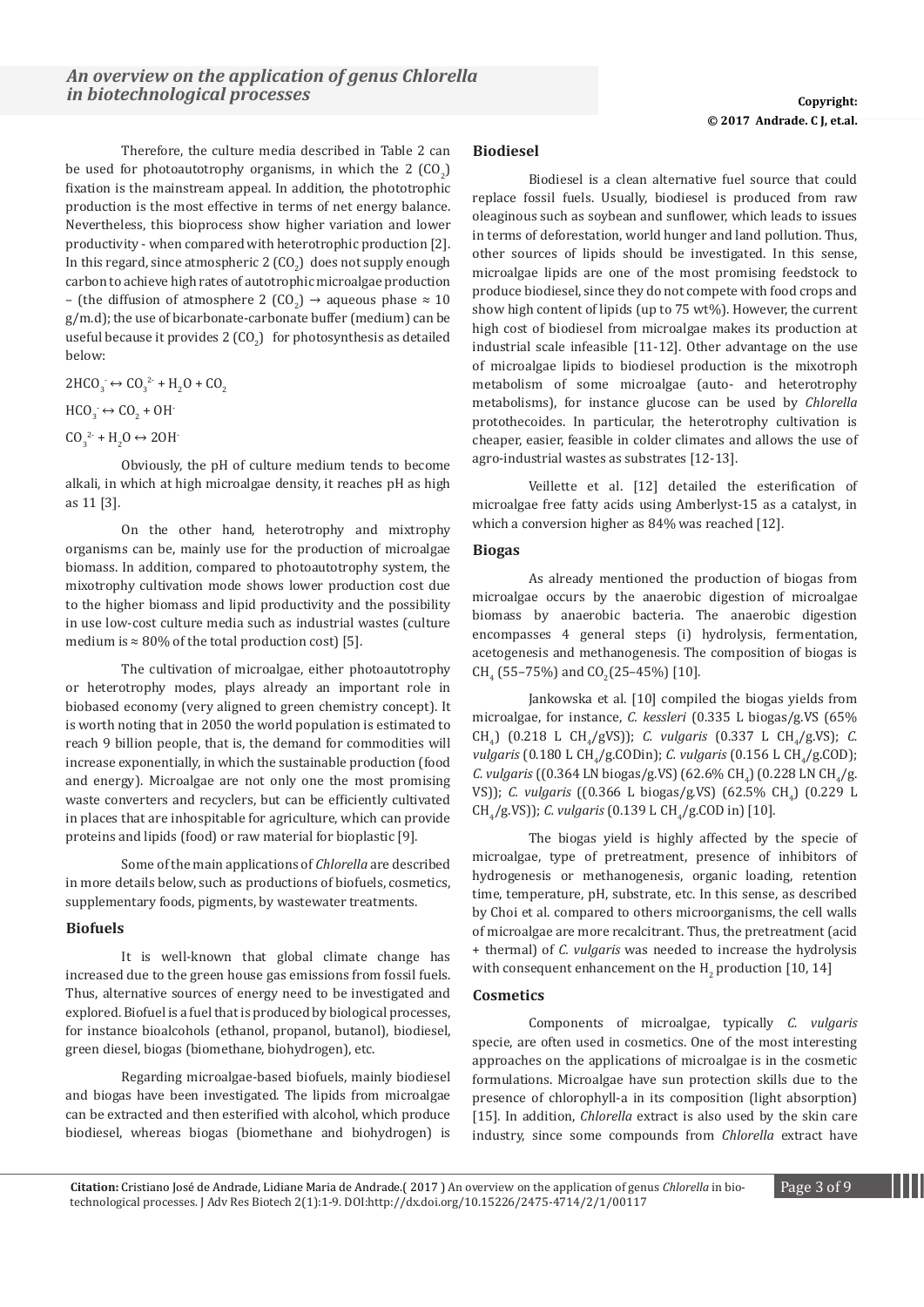anti-aging, refreshing, regenerant, emollient and anti-irritant activities [15].

Microalgae of *Chlorella* genus can produce metabolites, such as sporopollenin and mycosporine-like amino acids, to protect themselves from ultra violet (UV) radiation (Table 3) [16].

| <b>Table 3:</b> UV-Screening compounds produced by <i>Chlorella</i> |                       |  |  |  |  |
|---------------------------------------------------------------------|-----------------------|--|--|--|--|
| <b>UV Screening Compound</b><br><b>Specie</b>                       |                       |  |  |  |  |
| Sporopollenin                                                       | Chlorella fusca       |  |  |  |  |
| Mycosporine-Like Amino                                              | Chlorella minutissima |  |  |  |  |
| Acids                                                               | Chlorella sorokiniana |  |  |  |  |

In this sense, currently, there are some cosmetics microalgae-based commercially available. The world's first facial moisturizer, Sun *Chlorella* Cream® which is produced by Sun *Chlorella* Japanese Company, is based in *C. pyrenoidosa* extract. This facial moisturizer promotes the skin hydration and also aid the skin cell renewal. Other example is the Dermochlorella that is produced by the ProTec Ingredia French Company. Dermochlorella is produced from *C. vulgaris* extract, which shows firming, restructuring and eye contour effects besides it stimulates the synthesis of collagen. In addition, it decreases the morphology of stretch marks and reduces vascular imperfections.

### **Supplementary Food**

Microalgae, in particular, genus *Chlorella,* can synthesize essential nutritional compounds. Microalgae composition is up to 50-70% protein (essential amino acids), 30% lipids (polyunsaturated fatty acids), up to 8-14% carotene and a fairly high concentration of vitamins B1, B2, B3, B6, B12, E, K, D, among others. Thus, *Chlorella* extract can be used as supplementary food as described below starch.

### **Starch**

Microalgae under a wide range of conditions accumulate starch. Palacios et al. described an interesting system that integrated *Azospirillum brasilense* and *Chlorella sorokiniana. A. brasilense* is microalgae growth-promoting bacterium by mainly indole-3-acetic acid.

### **Human Nutrition**

Microalgae have been used by humans for thousands years and the commercial large-scale of *Chlorella* genus started in the 1960's by the Japanese company Nohon *Chlorella*. In this sense, the human consumption of microalgae biomass is restricted to very few species, in which *Chlorella, Spirulina* and *Dunaliella* are the main genus produced at industrial scale. Microalgae biomass is usually marketed (human nutrition) as tablet or powder, in the health food market [2, 19-20].

*Chlorella* microalgae genus have positive impact on the health of humans due to their nutritional content (nutraceutical – proteins, lipids, pigments, carbohydrates), as shown in Table 4 (polyunsaturated fatty acids). In addition, *Chlorella* extract shows effects against renal failure and growth promotion of intestinal

*Lactobacillus* (probiotic) [2]. In others interesting approaches, Ebrahimi-Mameghani et al. [21] studied the *C. vulgaris*  supplementation on glucose homeostasis, insulin resistance and inflammatory biomarkers in patients with nonalcoholic fatty liver disease [21]. The authors indicated that 1,200 mg of *C. vulgaris*  supplementation can effects on weight loss, serum glucose and enhanced the inflammatory biomarkers as well as liver function in non-alcoholic fatty liver disease patients, whereas, Cherng et al. [22]. proved that *Chlorella* contains a peptide known as *Chlorella*-11 (Val-Glu-Cys-Tyr-Gly-Pro-Asn-Arg-Pro-Gln-Phe) that showed activity against inflammation caused by lipopolysaccharides from Gram-negative bacteria [21-22].

Carbohydrates are also found in *Chlorella* extract as starch, sugar, glucose and other polysaccharides [17]. Fatty acids from microalgae have encompasses omega families such as oleic acid, linoleic acid, linolenic acid and especially arachidonic acid (AA), eicosapentaenoic acid (EPA) and docosahexaenoic acid (DHA), which ones feature high added value as shown in Table 4.

| <b>Table 4:</b> Fatty acids from microalgae. |                        |                            |                        |  |  |  |
|----------------------------------------------|------------------------|----------------------------|------------------------|--|--|--|
| <b>Acids</b>                                 | Carbon<br><b>Atoms</b> | <b>Chemical</b><br>Formula | <b>Omega</b><br>Family |  |  |  |
| Palmitoleic                                  | 16                     | $C_{16}H_{30}O_2$          | $\omega$ 7             |  |  |  |
| Oleic                                        | 18                     | $C_{18}H_{34}O_2$          | ω9                     |  |  |  |
| Linoleic                                     | 18                     | $C_{18}H_{32}O_2$          | ω6                     |  |  |  |
| $\alpha$ -Linolenic                          | 18                     | $C_{18}H_{30}O_2$          | $\omega$ 3             |  |  |  |
| γ-Linolenic                                  | 18                     | $C_{18}H_{30}O_2$          | ω6                     |  |  |  |
| Homo $\gamma$ -Linolenic                     | 20                     | $C_{20}H_{34}O_2$          | ω6                     |  |  |  |
| AA                                           | 20                     | $C_{20}H_{32}O_2$          | ω6                     |  |  |  |
| <b>EPA</b>                                   | 20                     | $C_{20}H_{30}O_2$          | $\omega$ 3             |  |  |  |
| DHA                                          | 22                     | $C_{22}H_{32}O_2$          | $\omega$ 3             |  |  |  |

Arachidonic acid from microalgae can be used as supplementary food when there is deficiency in linoleic acid or some difficulty to convert linoleic acid to Arachidonic acid [23-24].

"Regarding muscle growth, arachidonic acid repairs and promotes the growth of skeletal muscle tissue [25]. In addition, arachidonic acid is the most abundant fatty acid (20%) in the brain. Thus, the entire neurological health depends on the level of arachidonic acid [26-29]. Low content of arachidonic acid in the brain can contribute to diseases such as Alzheimer's and Bipolar disorder. Even more, arachidonic acid as supplementary food can has been shown to increase lean body mass, strength, resistance and present anti-inflammatory properties".

### **Eicosapentaenoic Acid (EPA)**

In microalgae EPA is the precursor for prostaglandin-3, thromboxane-3, and leukotriene-5 group. EPA has the ability to reduce inflammation, decrease depression and suicidal behavior, schizophrenia and improves the chemotherapy response.

**Citation:** Cristiano José de Andrade, Lidiane Maria de Andrade.( 2017 ) An overview on the application of genus *Chlorella* in bio- Page 4 of 9 technological processes. J Adv Res Biotech 2(1):1-9. DOI:http://dx.doi.org/10.15226/2475-4714/2/1/00117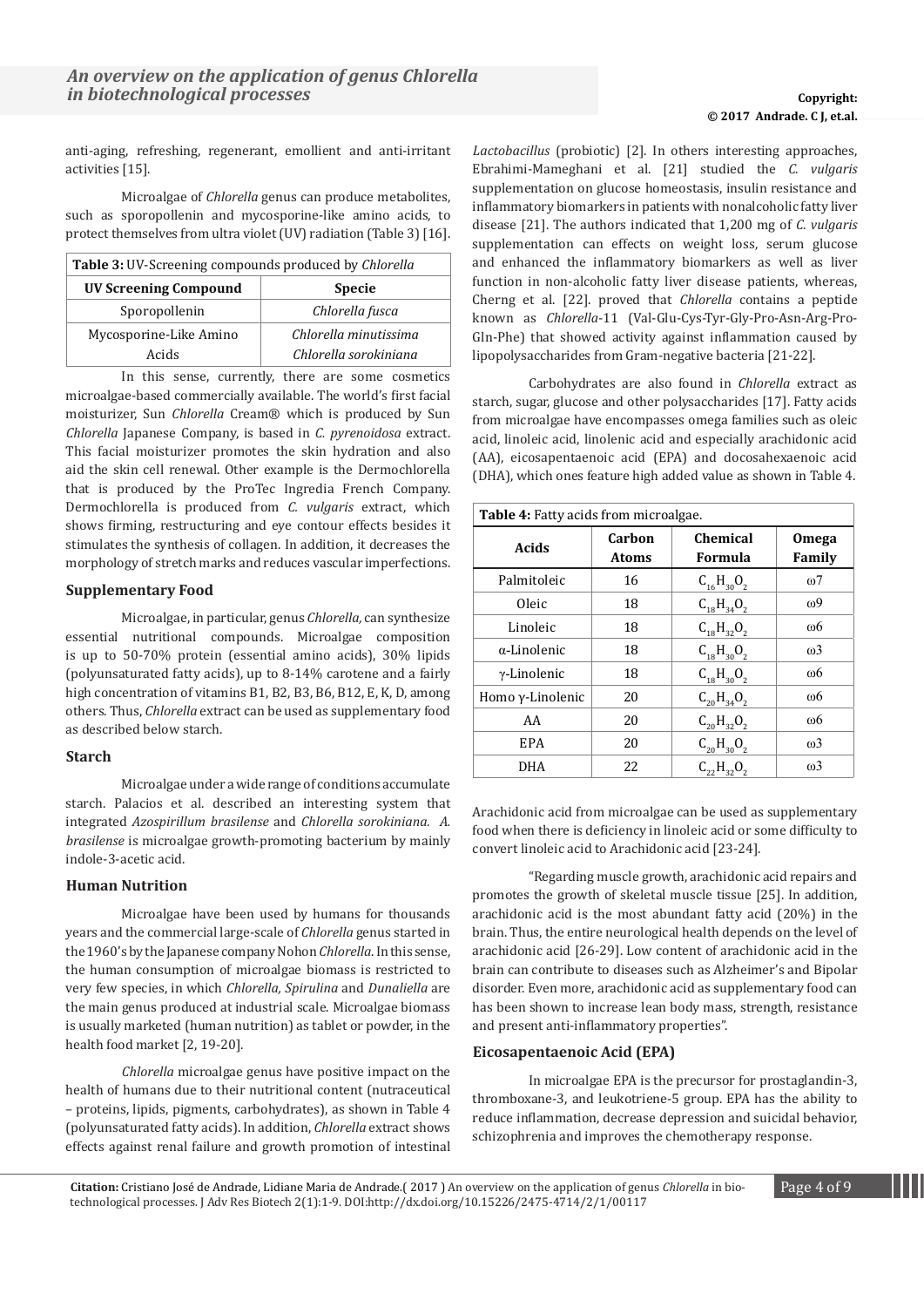### **Docosahexaenoic Acid (DHA)**

Docosahexaenoic acid is an omega-3 fatty acid, that is, a primary structural component of the human brain, eye, cerebral cortex, skin, retina and heart health. Among the applications of DHA are: infant formulations, products for pregnant and nursing women, food and beverage products, dietary supplements, immune modulating effects and capacity to inhibit growth of human colon carcinoma cells, more than other omega-3.

Companies that produce omega fatty acids, mainly EPA and DHA, from microalgae, are shown in Table 5.

| <b>Table 5:</b> Companies that market omega-3 from <i>Chlorella</i> . |                 |                |  |  |  |  |
|-----------------------------------------------------------------------|-----------------|----------------|--|--|--|--|
| Company                                                               | Location        | <b>Started</b> |  |  |  |  |
| Live Fuels                                                            | USA             | 2006           |  |  |  |  |
| Aurora Algae                                                          | USA             | 2006           |  |  |  |  |
| Martek Biosciences                                                    | USA             | 2007           |  |  |  |  |
| <b>Blue Biotech</b><br>International GmBH                             | Germany         | 2000           |  |  |  |  |
| Photonz Corporation                                                   | New Zealand     | 2002           |  |  |  |  |
| Ingrepro BV                                                           | The Netherlands | 2001           |  |  |  |  |

The possibilities of human nutrition with microalgae are very wide. Microalgae for human nutrition can be incorporated into candies, beverages, snacks, pastas and juices formulations, in which the commercial applications are dominated by some genus including *Chlorella* [19]. Companies that market *Chlorella*  for human nutrition are shown in Table 6.

| Table 6: Companies that market <i>Chlorella</i> for human nutrition. |            |                |                               |  |  |  |
|----------------------------------------------------------------------|------------|----------------|-------------------------------|--|--|--|
| Company                                                              | Location   | <b>Started</b> | Production<br>(tons/<br>year) |  |  |  |
| Sun Chlorella<br>Corporation                                         | Japan      | 1969           | NF                            |  |  |  |
| Yaeyama Shokusan Co<br>Ltd.                                          | Japan      | 1975           | 420                           |  |  |  |
| Maypro Industries Inc.                                               | USA        | 1977           | NF                            |  |  |  |
| Taiwan Chlorella<br>Manufacturing Coltd                              | Taiwan     | 1964           | 400                           |  |  |  |
| Far East Microalgae Ind<br>Co Ltd                                    | Taiwan     | 1976           | 1000                          |  |  |  |
| Roquette Klötze GmbH<br>& Co. KG                                     | Germany    | 1995           | 130-150                       |  |  |  |
| Lotus Organics                                                       | Kazakhstan | 2007           | <b>NF</b>                     |  |  |  |
| <b>Martek Biosciences</b><br>Corporation                             | <b>USA</b> | 2007           | NF                            |  |  |  |
| $*NF = Not Found$                                                    |            |                |                               |  |  |  |

### **Animal Feed**

*Chlorella* is one of the most frequently microorganisms used as animal nutrition which is directly consumed by larval (brief period), mollusks, penaeid shrimp or indirectly for live prey fed to small fish [2, 30]. In this sense, specific microalgae are feasible to be used as animal feed supplements, for instance, the supplementation animal nutrition by *Chlorella*, *Scenedesmus* and *Spirulina* has enhanced the immune response, improved fertility, better weight control, healthier skin and a lustrous coat [2].

**Table 7:** Composition of some species of *Chlorella* genus microalgae (%

| dried biomass) $ 31-33 $ .  |         |              |                       |                  |  |  |  |
|-----------------------------|---------|--------------|-----------------------|------------------|--|--|--|
| <b>Specie</b>               | Protein | Carbohydrate | Lipid                 | <b>Reference</b> |  |  |  |
| Chlorella vulgaris          | 51-58   | $12 - 17$    | $14 - 22$             | $[17]$           |  |  |  |
| Chlorella calcitrans        |         |              | $14.6 -$<br>16.4/39.8 |                  |  |  |  |
| Chlorella emerson ii        |         |              | 25.0-63.0             |                  |  |  |  |
| Chlorella<br>protothecoides |         |              | 14.6-57.8             |                  |  |  |  |
| Chlorella<br>pyrenoidosa    | 57      | 26           | 2.0                   | $[34-35]$        |  |  |  |
| Chlorella<br>sorokiniana    |         |              | 19.0-22.0             |                  |  |  |  |
| Chlorella sp.               |         |              | 10.0-48.0             |                  |  |  |  |

### **Pigments**

Microalgae pigments, carotenoids and chlorophyll, are often used by industries, such as food, nutraceutical, pharmaceutical, aquaculture, and cosmetic industry; as well by clinical/research laboratories (label for antibodies and receptors) [36]. **Carotenoids**

Carotenoids are pigments that have been draw attention due to their potential health benefits, in which microalgae are a natural source of carotenoids. They have a common C40 backbone structure of isoprene units; they are lypholilic and usually presented color such as red, orange or yellow. The carotenoids pigments can be divided in two groups: carotenes and xanthophylls [37].

### **Carotenes**

The composition of carotenes contains only hydrocarbons

**Citation:** Cristiano José de Andrade, Lidiane Maria de Andrade.( 2017 ) An overview on the application of genus *Chlorella* in bio- Page 5 of 9 technological processes. J Adv Res Biotech 2(1):1-9. DOI:http://dx.doi.org/10.15226/2475-4714/2/1/00117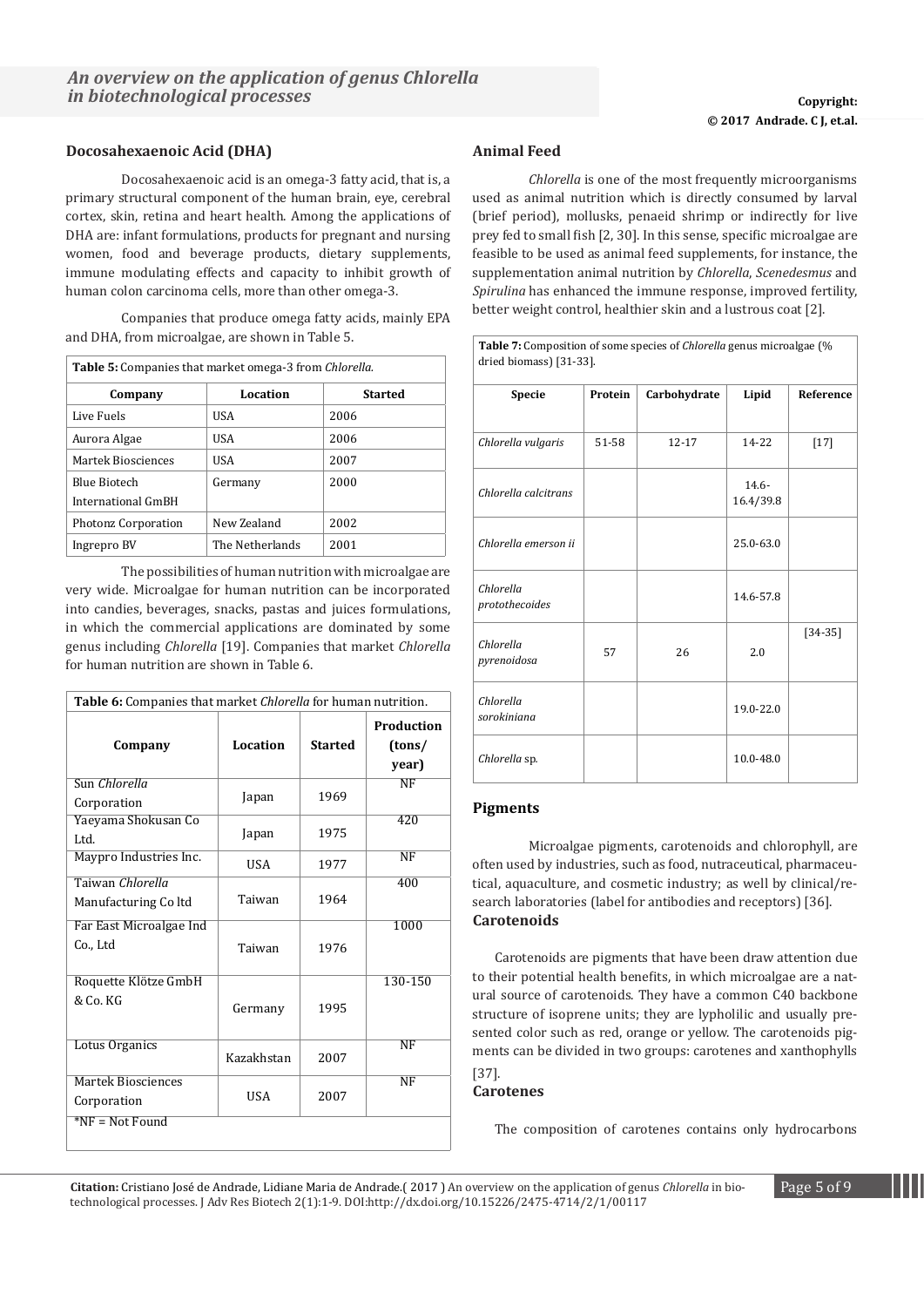and the common carotenes found in microalgae are lycopene and ß-carotene (Figure 2).



**Figure 2:** Chemical structure of carotenes from microalgae.



**Figure 3:** Chemical structure of xanthophylls from microalgae.

### **Xanthophylls**

Xanthophylls are oxygenated derivatives of carotenes. The common carotenes found in microalgae are lutein, zeaxanthin, canthaxantin and astaxanthin and their chemical structures are shown in Figure 3.

The main carotenoids synthesize by *Chlorella* microalgae genus are mainly astaxanthin, ß-carotene, lutein, lycopen and canthaxantin. In general, carotenoids have an anti-oxidant property. Therefore they protect the cells from reactive radicals, prevent lipid oxidation, promote the stability and functionality of the photosynthetic machinery of cells [3].

### **Chlorophyll**

*Chlorella* is also known as 'Emerald food' due to its high content (7% of biomass) of chlorophyll a [38]. Chlorophyll is a pigment present in microalgae that produce carbohydrates from carbon dioxide and water light through energy absorption (photosynthesis process – Calvin cycle). The chlorophylls present in *Chlorella* microalgae are: (i) chlorophyll-a - responsible for oxygenic photosynthesis, and (ii) chlorophyll-b - absorb energy to aid in photosynthesis process.

Chlorophyll can be recovered from microalgae biomass by organic solvent extraction. Chlorophyll has antioxidant and antimutagenic properties and can be used as additive in pharmaceutical, cosmetic products, and also as a natural food pigment. The Table 8 summarizes the health benefits by pigments produced by microalgae.

|             | <b>Class</b>     | Pigment           | <b>Health Benefits</b>            | Reference                          |  |  |
|-------------|------------------|-------------------|-----------------------------------|------------------------------------|--|--|
|             |                  | Lycopene          | Anti-cancer                       |                                    |  |  |
|             | <b>Carotenes</b> |                   | Cardiovascular health             | $[39]$<br>[40]<br>$[41]$<br>$[42]$ |  |  |
|             |                  | <b>B-carotene</b> | Anti-oxidant                      |                                    |  |  |
|             |                  |                   | Prevents liber fibrosis           |                                    |  |  |
| Carotenoids |                  | Lutein            | Prevents cataract and age-related |                                    |  |  |
|             |                  |                   | Cardiovascular health             |                                    |  |  |
|             |                  |                   | Anti-oxidant                      |                                    |  |  |
|             | Xanthophylls     | Canthaxanthin     | Creates tan color                 | $[43]$                             |  |  |
|             |                  |                   | Strong anti-oxidant               | [44]                               |  |  |
|             |                  | Astaxanthin       | Anti-cancer                       | $[45]$                             |  |  |
|             |                  |                   | Cardiovascular health             | $[46]$                             |  |  |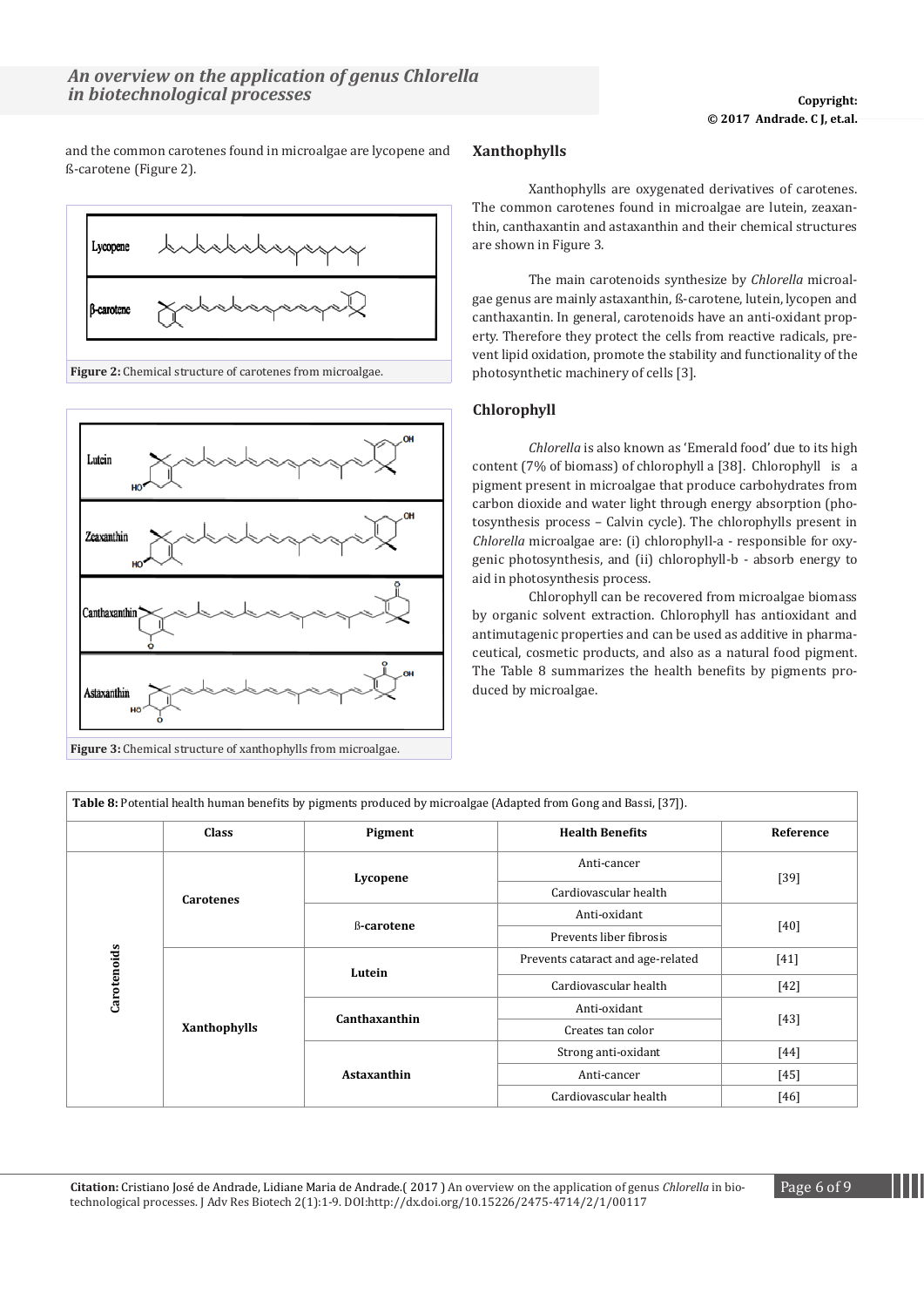### **Wastewater Treatment**

Generally, there are two subsequent treatments (i) for the sedimentation of materials; (ii) to oxidize the organic materials. Then, the wastewaters are disposal to aquatic environment [53]. Aquaculture systems - as wastewater treatment and recycling - have been draw attention, mainly due to their capacity to simultaneously solve environmental and sanitary issues. In addition, these processes can be economically feasible [54]. In this sense, aquaculture systems, in particular those that apply algae take advantages of oxygen production, which favors heterotrophic bacteria.

Hammouda et al. [54] tested microbial consortium comprised by *Chlorella* and *Scenedesmus* for the treatment of wastewater in both batch and continuous modes. The authors described a progressive and high reduction of chemical oxygen demand; 89% and 91.7%, in batch and continuous modes, respectively [54].

Murwanashyaka et al. [53] detailed a study that green microalgae *Chlorella sorokiniana* FACHB-275 was cultivated under both light and lightless conditions. The cultivation aimed to remediate wastewater under heterotrophic conditions. Preliminary results showed high tolerance from nitrogenous and phosphorous compounds. The authors described the relation between initial nutrient content and removal efficiency. The highest removal efficiency reached 99% (123.6 mg N/L and 26.8 mg P/L) [53].

*Chlorella* sp. was already tested to remediate aquaculture wastewater (fish farm) aerated with boiler flue gas wastewater. Thus, the authors proved that is feasible simultaneously reduce CO $_2$  emission and produce microalgae biomass [54-55].

### **Bioremediation**

Microalgae efficiently absorb heavy metals, for instance *Chlorella vulgaris* absorbed Pb<sup>+2</sup>, in which the highest adsorption rate was 15.4 mg/g.min [56-57].

Hammouda et al. [54] tested microbial consortium comprised by *Chlorella* and *Scenedesmus* for the treatment of wastewater. The system proved to be efficient on simultaneous removal of Fe (from 0.99 to 0.02 mg/L), Ni (from 0.661 to 0.15 mg/L) and Cr (from 0.4 to 0.09 mg/L) [54].

#### **Perspective, Advantages and Drawbacks**

The microalgae cultivation is an eco-friendly and renewable process, which is aligned to the green chemistry concept, in particular when the microalgae cultivation is integrated to flue gases (source of carbon). Thus, there is a strong trend that this type of bioprocess will be applied all over the world. One of the main advantages of microalgae cultivation, over other bioprocesses, is its versatility, for instance lipids (biodiesel); lipids (polyunsaturated fatty acids – human nutrition and animal feed), pigments, proteins (peptide known as Chlorella-11), among others [2,36].

# © **2017 Waghmode, et al. © 2017 Andrade. C J, et.al.**

Among the advantages of microalgae cultivation are: (i) seasonality - microalgae are cultivable throughout the year, which gives the microalgae cultivation advantages over all oilseed crops; (ii) microalgae cultivation is a submerged bioprocess, nevertheless, it needs less water than agricultural land crop; (iii) microalgae cultivation does not compete with production of food, since brackish water on non-arable land can be used; (iv) microalgae have fast growth ( $\approx$  3.5 h generation time) and high oil concentration (20-50% - dry weight of biomass); (iv) it is an environmentally friendly process (green chemistry concept), since occurs the biofixation of CO<sub>2</sub> (1 kg of dry microalgae biomass utilize  $\approx 1.83$ ) kg of  $CO<sub>2</sub>$ ); (v) the nutrients can be obtained from wastewater, in particular nitrogen and phosphorus (↓ production cost and waste treatment), (vi) simultaneous production of valuable products (e.g. proteins and lipids) [2].

Although there are several potential microalgae applications, in particular those using genus *Chlorella,* there is still room for improvement, for instance, the production efficiency must be increased three times and production costs must be reduced ten times, whereas Brennan and Owende, pointed out the main challenges on microalgae biofuel technology, including (i) to achieve high photosynthetic efficiency on continuous production mode; (ii) the cultivation using single species of microalgae (not susceptible to contamination); (iii) few industrial scale plants are current in operation (lack of knowledge), (iv) integration between flue gases and microalgae cultivation [2,9].

### **Conclusion**

The microalgae cultivation is one of the most promising bioprocesses due to its technical easiness and versatility. Very likely, the microalgae cultivation will be applied all over the world. Among the potential applications of genus *Chlorella,* the production of biofuels, in particular biodiesel, the supplementation of foods (polyunsaturated fatty acids) and wastewater treatments (reduction of chemical oxygen demand) are the most feasible ones.

### **References**

- 1. [Zuñiga C, Li C-T, Huelsman T, Levering J, Zielinski DC, McConnell BO,](https://www.deepdyve.com/lp/american-society-of-plant-biologist/genome-scale-metabolic-model-for-the-green-alga-chlorella-vulgaris-xIt8Vu90VX)  [et al. Genome-scale metabolic model for the green alga](https://www.deepdyve.com/lp/american-society-of-plant-biologist/genome-scale-metabolic-model-for-the-green-alga-chlorella-vulgaris-xIt8Vu90VX) *Chlorella vulgaris* [UTEX 395 accurately predicts phenotypes under autotrophic,](https://www.deepdyve.com/lp/american-society-of-plant-biologist/genome-scale-metabolic-model-for-the-green-alga-chlorella-vulgaris-xIt8Vu90VX)  [heterotrophic, and mixotrophic growth conditions. Plant Physiol.](https://www.deepdyve.com/lp/american-society-of-plant-biologist/genome-scale-metabolic-model-for-the-green-alga-chlorella-vulgaris-xIt8Vu90VX)  [2016;172:589-602. doi.org/10.1104/pp.16.00593](https://www.deepdyve.com/lp/american-society-of-plant-biologist/genome-scale-metabolic-model-for-the-green-alga-chlorella-vulgaris-xIt8Vu90VX)
- 2. [Brennan L, Owende P. Biofuels from microalgae A review of technolo](http://www.academia.edu/8519254/Biofuels_from_microalgae_A_review_of_technologies_for_production_processing_and_extractions_of_biofuels_and_co-products_A_R_T_I_C_L_E_I_N_F_O)[gies for production, processing, and extractions of biofuels and co](http://www.academia.edu/8519254/Biofuels_from_microalgae_A_review_of_technologies_for_production_processing_and_extractions_of_biofuels_and_co-products_A_R_T_I_C_L_E_I_N_F_O)[products. Renew Sust Energ Rev. 2010;14:557-577. doi.org/10.1016/j.](http://www.academia.edu/8519254/Biofuels_from_microalgae_A_review_of_technologies_for_production_processing_and_extractions_of_biofuels_and_co-products_A_R_T_I_C_L_E_I_N_F_O) [rser.2009.10.009](http://www.academia.edu/8519254/Biofuels_from_microalgae_A_review_of_technologies_for_production_processing_and_extractions_of_biofuels_and_co-products_A_R_T_I_C_L_E_I_N_F_O)
- 3. [Grobbelaar JU. Algal nutrition. Mineral nutrition. Richmond A, editor.](http://as.wiley.com/WileyCDA/WileyTitle/productCd-0632059532.html)  [Handbook of microalgal culture: biotechnology and applied phycol](http://as.wiley.com/WileyCDA/WileyTitle/productCd-0632059532.html)[ogy. Oxford:Blackwell Science;2004.](http://as.wiley.com/WileyCDA/WileyTitle/productCd-0632059532.html)
- 4. [Lee Y-K. Algal nutrition. Heterotrophic carbon nutrition. Richmond A,](http://as.wiley.com/WileyCDA/WileyTitle/productCd-0632059532.html)  [editor. Handbook of microalgal culture: biotechnology and applied](http://as.wiley.com/WileyCDA/WileyTitle/productCd-0632059532.html)

**Citation:** Cristiano José de Andrade, Lidiane Maria de Andrade.( 2017 ) An overview on the application of genus *Chlorella* in bio- Page 7 of 9 technological processes. J Adv Res Biotech 2(1):1-9. DOI:http://dx.doi.org/10.15226/2475-4714/2/1/00117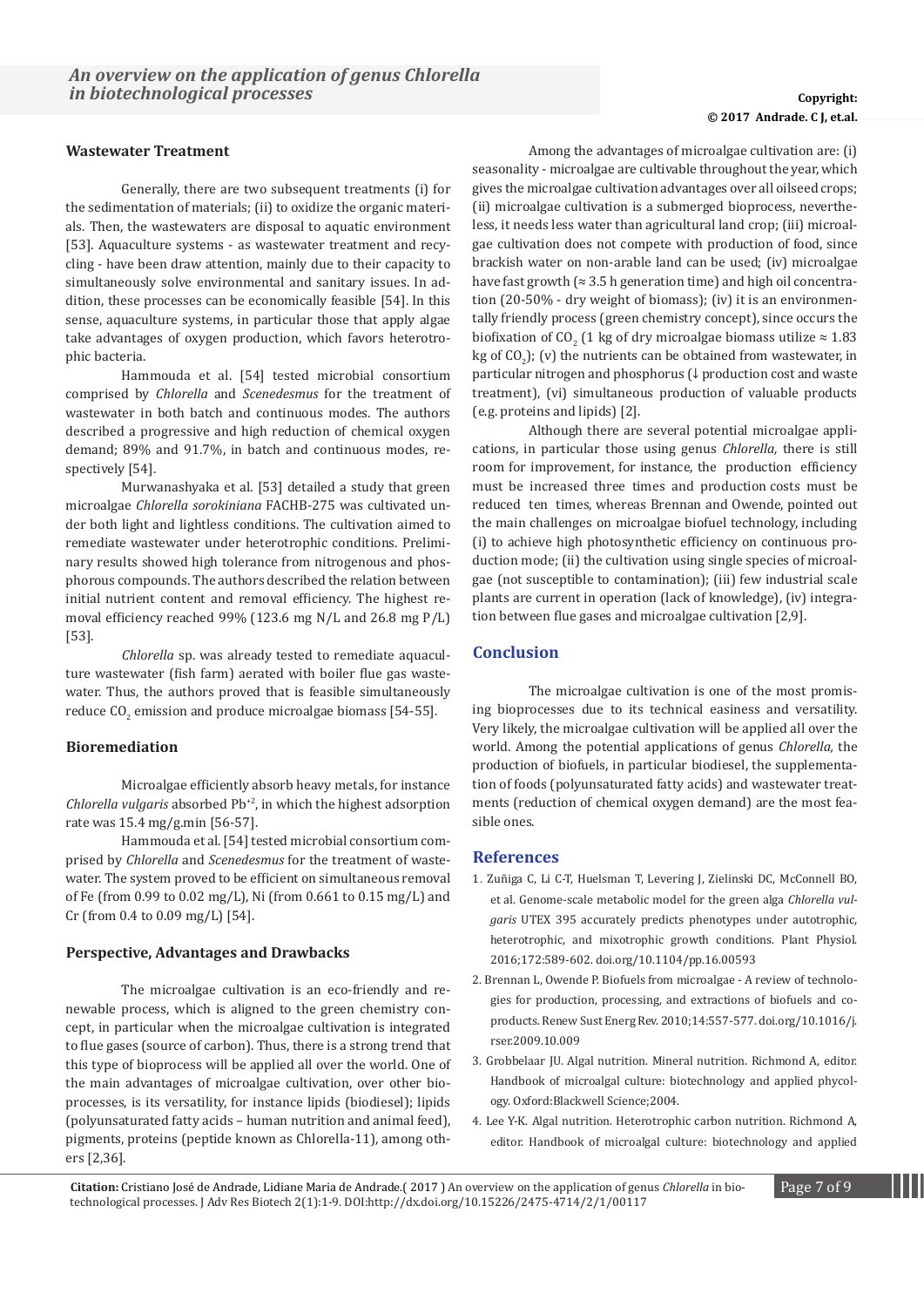[phycology. Oxford:Blackwell Science;2004.](http://as.wiley.com/WileyCDA/WileyTitle/productCd-0632059532.html)

- 5. [Abreu AP, Fernandes B, Vicente A A, Teixeira J, Dragone G. Mixotro](https://www.ncbi.nlm.nih.gov/pubmed/22705507)phic cultivation of *Chlorella vulgaris* [using industrial dairy waste as](https://www.ncbi.nlm.nih.gov/pubmed/22705507)  [organic carbon source. Bioresource Technol. 2012;118:61-66. doi.](https://www.ncbi.nlm.nih.gov/pubmed/22705507) [org/10.1016/j.biortech.2012.05.055](https://www.ncbi.nlm.nih.gov/pubmed/22705507)
- 6. [Guillard RRL. Culture of phytoplankton for feeding marine inverte](https://books.google.co.in/books/about/Culture_of_marine_invertebrate_animals.html%3Fid%3DxIwWAQAAIAAJ%26redir_esc%3Dy)[brates. Smith WL and Chantey MH, editors. Culture of marine inverte](https://books.google.co.in/books/about/Culture_of_marine_invertebrate_animals.html%3Fid%3DxIwWAQAAIAAJ%26redir_esc%3Dy)[brate animals. Plenum Publishers, New York;1975](https://books.google.co.in/books/about/Culture_of_marine_invertebrate_animals.html%3Fid%3DxIwWAQAAIAAJ%26redir_esc%3Dy).
- 7. [Andersen R. Algal culturing technique. San Diego: Elservier;2005](https://www.elsevier.com/books/algal-culturing-techniques/andersen/978-0-12-088426-1).
- 8. [Sorokin C, Krauss RW. The effect of light intensity on the growth rates of](https://www.ncbi.nlm.nih.gov/pubmed/%3Fterm%3DSorokin%2BC%2Band%2BKrauss%2BRW.%2BThe%2Beffect%2Bof%2Blight%2Bintensity%2Bon%2Bthe%2Bgrowth%2Brates%2Bof%2Bgreen%2Balgae.%2BPlant%2BPhysiol.%2B1958%253B%2B33%253A%2B109-113.)  [green algae. Plant Physiol.1958;33:109-113.](https://www.ncbi.nlm.nih.gov/pubmed/%3Fterm%3DSorokin%2BC%2Band%2BKrauss%2BRW.%2BThe%2Beffect%2Bof%2Blight%2Bintensity%2Bon%2Bthe%2Bgrowth%2Brates%2Bof%2Bgreen%2Balgae.%2BPlant%2BPhysiol.%2B1958%253B%2B33%253A%2B109-113.)
- 9. [Wolkers H, Barbosa M, Kleinegris D, Bosma R, Wijffels RH. Large-scale](http://www.groenegrondstoffen.nl/downloads/Boekjes/12Microalgae_UK.pdf)  [sustainable cultivation of microalgae for the production of bulk com](http://www.groenegrondstoffen.nl/downloads/Boekjes/12Microalgae_UK.pdf)[modities. 2011 Available at:](http://www.groenegrondstoffen.nl/downloads/Boekjes/12Microalgae_UK.pdf)
- [www.groenegrondstoffen.nl/downloads/Boekjes/12Microalgae\\_](http://www.groenegrondstoffen.nl/downloads/Boekjes/12Microalgae_UK.pdf) [UK.pdf](http://www.groenegrondstoffen.nl/downloads/Boekjes/12Microalgae_UK.pdf)
- 10. [Jankowska E, Sahu AK, Oleskowicz-Popiel P. Biogas from microalgae:](http://www.sciencedirect.com/science/article/pii/S1364032116308486)  [Review on microalgae's cultivation, harvesting and pretreatment for](http://www.sciencedirect.com/science/article/pii/S1364032116308486)  [anaerobic digestion. Renew Sust Energ Rev. 2016.75:692-709. doi.](http://www.sciencedirect.com/science/article/pii/S1364032116308486) [org/10.1016/j.rser.2016.11.045](http://www.sciencedirect.com/science/article/pii/S1364032116308486)
- 11[. Karimi M. Exergy-based optimization of direct conversion of mi](http://www.sciencedirect.com/science/article/pii/S0959652616313737)[croalgae biomass to biodiesel. J Clean Prod. 2017;141: 50-55. doi.](http://www.sciencedirect.com/science/article/pii/S0959652616313737) [org/10.1016/j.jclepro.2016.09.032](http://www.sciencedirect.com/science/article/pii/S0959652616313737)
- 12. [Veillette M, Giroir-Fendler A, Faucheux N, Heitz M. Esterification of](http://www.cheric.org/research/tech/periodicals/view.php%3Fseq%3D1511938)  [free fatty acids with methanol to biodiesel using heterogeneous cata](http://www.cheric.org/research/tech/periodicals/view.php%3Fseq%3D1511938)[lysts: From model acid oil to microalgae lipids. Chem Eng J. 2017;](http://www.cheric.org/research/tech/periodicals/view.php%3Fseq%3D1511938)  [308:101-109. doi.org/10.1016/j.cej.2016.07.061.](http://www.cheric.org/research/tech/periodicals/view.php%3Fseq%3D1511938)
- 13[. EL-Sheekh MM, Bedaiwy MY, Osman ME. Ismail MM. Mixotrophic](https://link.springer.com/article/10.1186/2251-7715-1-12)  [and heterotrophic growth of some microalgae using extract of fun](https://link.springer.com/article/10.1186/2251-7715-1-12)[gal-treated wheat bran. Int J Recycl Org Waste Agricult. 2012;1:12.](https://link.springer.com/article/10.1186/2251-7715-1-12)  [doi:10.1186/2251-7715-1-12](https://link.springer.com/article/10.1186/2251-7715-1-12)
- 14. [Choi J-M, Han S-K, Kim J-T, Lee C-Y. Optimization of combined \(acid +](https://www.infona.pl/resource/bwmeta1.element.elsevier-1d33e6ee-a37f-3277-9b18-20fda71f2e71)  [thermal\) pretreatment for enhanced dark fermentative H2 production](https://www.infona.pl/resource/bwmeta1.element.elsevier-1d33e6ee-a37f-3277-9b18-20fda71f2e71)  from *Chlorella vulgaris* [using response surface methodology. Int Biode](https://www.infona.pl/resource/bwmeta1.element.elsevier-1d33e6ee-a37f-3277-9b18-20fda71f2e71)[ter Biodegr. 2016;108: 191-197. doi.org/10.1016/j.ibiod.2015.06.013](https://www.infona.pl/resource/bwmeta1.element.elsevier-1d33e6ee-a37f-3277-9b18-20fda71f2e71)
- 15. [Stolz, Patrick, Obermayer, Barbara. Manufacturing microalgae for skin](http://connection.ebscohost.com/c/articles/16295351/manufacturing-microalgae-skin-care)  [care. Cosmet Toiletries. 2005;120\(3\):99.](http://connection.ebscohost.com/c/articles/16295351/manufacturing-microalgae-skin-care)
- 16. [Priyadarshani I, Rath B. Commercial and industrial applications of mi](http://jalgalbiomass.com/paper14vol3no4.pdf)[cro alae - A review. J. Algal Biomass Utln. 2012;3\(4\):89-100.](http://jalgalbiomass.com/paper14vol3no4.pdf)
- 17[. Becker W. Microalgae in human and animal nutrition. Richmond A. ed](http://onlinelibrary.wiley.com/doi/10.1002/9780470995280.ch18/summary)[itor, Handbook of microalgal culture. Oxford: Blackwell Science;2004.](http://onlinelibrary.wiley.com/doi/10.1002/9780470995280.ch18/summary)
- 18. [Palacios OA, Choix FJ, Bashan Y, De-Bashan LE. Influence of tryptophan](https://www.ncbi.nlm.nih.gov/pubmed/26924113)  [and indole-3-acetic acid on starch accumulation in the synthetic mu](https://www.ncbi.nlm.nih.gov/pubmed/26924113)tualistic *Chlorella sorokiniana* - *[Azospirillum brasilense](https://www.ncbi.nlm.nih.gov/pubmed/26924113)* system under [heterotrophic conditions. Res Microbiol. 2016;167\(5\): 367-379. doi.](https://www.ncbi.nlm.nih.gov/pubmed/26924113) [org/10.1016/j.resmic.2016.02.005](https://www.ncbi.nlm.nih.gov/pubmed/26924113)
- 19. [Spalaore P, Cassan-Joannis C, Duran E, Isambert A. Commercial Ap](https://www.ncbi.nlm.nih.gov/pubmed/%3Fterm%3DSpalaore%2BP%252C%2BCassan-Joannis%2BC%252C%2BDuran%2BE%252C%2BIsambert%2BA.%2BCommercial%2BApplications%2Bof%2BMicroalgae.%2BJ%2BBiosci%2BBioeng.%2B2006%253B%2B101%253B%2B87-96.%2Bdoi.org%252F10.1263%252Fjbb.101.87)[plications of Microalgae. J Biosci Bioeng. 2006;101\(2\):87-96. doi.](https://www.ncbi.nlm.nih.gov/pubmed/%3Fterm%3DSpalaore%2BP%252C%2BCassan-Joannis%2BC%252C%2BDuran%2BE%252C%2BIsambert%2BA.%2BCommercial%2BApplications%2Bof%2BMicroalgae.%2BJ%2BBiosci%2BBioeng.%2B2006%253B%2B101%253B%2B87-96.%2Bdoi.org%252F10.1263%252Fjbb.101.87) [org/10.1263/jbb.101.87](https://www.ncbi.nlm.nih.gov/pubmed/%3Fterm%3DSpalaore%2BP%252C%2BCassan-Joannis%2BC%252C%2BDuran%2BE%252C%2BIsambert%2BA.%2BCommercial%2BApplications%2Bof%2BMicroalgae.%2BJ%2BBiosci%2BBioeng.%2B2006%253B%2B101%253B%2B87-96.%2Bdoi.org%252F10.1263%252Fjbb.101.87)
- 20. [Iwamoto H. Industrial production of microalgal cell-mass and second](http://onlinelibrary.wiley.com/doi/10.1002/9780470995280.fmatter/pdf)-

[ary products - major industrial species -](http://onlinelibrary.wiley.com/doi/10.1002/9780470995280.fmatter/pdf) *Chlorella*. Richmond A. editor, [Handbook of microalgal culture. Oxford: Blackwell Science;2004.](http://onlinelibrary.wiley.com/doi/10.1002/9780470995280.fmatter/pdf)

- 21. [Ebrahimi-Mameghani M, Sadeghi Z, Farhangi MA, Vaghef-Mehra](https://www.ncbi.nlm.nih.gov/pubmed/27475283)[bany E, Aliashrafi, S. Glucose homeostasis, insulin resistance and in](https://www.ncbi.nlm.nih.gov/pubmed/27475283)  [flammatory biomarkers in patients with non-alcoholic fatty liver dis](https://www.ncbi.nlm.nih.gov/pubmed/27475283)[ease: Beneficial effects of supplementation with microalgae](https://www.ncbi.nlm.nih.gov/pubmed/27475283) *Chlorella vulgaris*[: A double-blind placebo-controlled randomized clinical trial.](https://www.ncbi.nlm.nih.gov/pubmed/27475283)  [Clin Nutr. 2016. doi.org/10.1016/j.clnu.2016.07.004](https://www.ncbi.nlm.nih.gov/pubmed/27475283)
- 22. [Cherng JY, Liu CC, Shen CR, Lin HH, Shih MF. Beneficial effects of](https://www.ncbi.nlm.nih.gov/pubmed/20943052) *Chlorella*[-ll peptide on blocking LPS-induced macrophage activation and](https://www.ncbi.nlm.nih.gov/pubmed/20943052)  [alleviating thermal injury-induced inflammation in rats. I J Immuno](https://www.ncbi.nlm.nih.gov/pubmed/20943052)[path Ph. 2010;23:811-820. doi.org/ 10.1177/039463201002300316](https://www.ncbi.nlm.nih.gov/pubmed/20943052)
- 23. [MacDonald ML, Rogers QR, Morris JG. Nutrition of the domestic cat, a](https://www.ncbi.nlm.nih.gov/pubmed/6380542)  [mammalian carnivore. Annu Rev Nutr. 1984;4: 521-562. doi:10.1146/](https://www.ncbi.nlm.nih.gov/pubmed/6380542) [annurev.nu.04.070184.002513](https://www.ncbi.nlm.nih.gov/pubmed/6380542)
- 24. [Rivers JP, Sinclair AJ, Craqford MA. Inability of the cat to desaturate es](https://www.ncbi.nlm.nih.gov/pubmed/%3Fterm%3DInability%2Bof%2Bthe%2Bcat%2Bto%2Bdesaturate%2Bessential%2Bfatty%2Bacids.%2BNature)[sential fatty acids. Nature. 1975;258:171-173. doi:10.1038/258171a0](https://www.ncbi.nlm.nih.gov/pubmed/%3Fterm%3DInability%2Bof%2Bthe%2Bcat%2Bto%2Bdesaturate%2Bessential%2Bfatty%2Bacids.%2BNature)
- 25. [Trappe TA, Liu SZ. Effects of prostaglandins and COX-inhibiting](https://www.ncbi.nlm.nih.gov/pubmed/%3Fterm%3DEffects%2Bof%2Bprostaglandins%2Band%2BCOX-inhibiting%2Bdrugs%2Bon%2Bskeletal%2Bmuscle%2Badaptations%2Bto%2Bexercise)  [drugs on skeletal muscle adaptations to exercise. J Appl Physiol.](https://www.ncbi.nlm.nih.gov/pubmed/%3Fterm%3DEffects%2Bof%2Bprostaglandins%2Band%2BCOX-inhibiting%2Bdrugs%2Bon%2Bskeletal%2Bmuscle%2Badaptations%2Bto%2Bexercise)  [2013;115\(6\):909-19. doi:10.1152/japplphysiol.00061.2013](https://www.ncbi.nlm.nih.gov/pubmed/%3Fterm%3DEffects%2Bof%2Bprostaglandins%2Band%2BCOX-inhibiting%2Bdrugs%2Bon%2Bskeletal%2Bmuscle%2Badaptations%2Bto%2Bexercise)
- 26. [Crawford MA and Sinclair, AJ. Nutritional influences in the evolution](https://www.ncbi.nlm.nih.gov/pubmed/4949878)  [of mammalian brain. In: Lipids, malnutrition & the developing brain.](https://www.ncbi.nlm.nih.gov/pubmed/4949878)  [Ciba Found Symp.1971:267-292](https://www.ncbi.nlm.nih.gov/pubmed/4949878)
- 27. [Rapoport SI. Arachidonic acid and the brain. J Nutr. 2008;138\(12\):2515-](https://www.ncbi.nlm.nih.gov/pubmed/%3Fterm%3DRapoport%2BSI.%2BArachidonic%2Bacid%2Band%2Bthe%2Bbrain.%2BJ%2BNutr.%2B2008%253B%2B138%253A%2B2515-20.) [20.](https://www.ncbi.nlm.nih.gov/pubmed/%3Fterm%3DRapoport%2BSI.%2BArachidonic%2Bacid%2Band%2Bthe%2Bbrain.%2BJ%2BNutr.%2B2008%253B%2B138%253A%2B2515-20.)
- 28. [Ormes Jacob. Effects of arachidonic acid supplementation on skeletal](https://forum.bodybuilding.nl/topics/effects-of-arachidonic-acid-supplementation-on-skeletal-muscle-mass-strength-and-power.370627/)  [muscle mass, strength, and power. NSCA ePoster Gallery. National](https://forum.bodybuilding.nl/topics/effects-of-arachidonic-acid-supplementation-on-skeletal-muscle-mass-strength-and-power.370627/)  [Strength and Conditioning Association. 2014. Available at: https://fo](https://forum.bodybuilding.nl/topics/effects-of-arachidonic-acid-supplementation-on-skeletal-muscle-mass-strength-and-power.370627/)[rum.bodybuilding.nl/topics/effects-of-arachidonic-acid-supplemen](https://forum.bodybuilding.nl/topics/effects-of-arachidonic-acid-supplementation-on-skeletal-muscle-mass-strength-and-power.370627/)[tation-on-skeletal-muscle-mass-strength-and-power.370627/](https://forum.bodybuilding.nl/topics/effects-of-arachidonic-acid-supplementation-on-skeletal-muscle-mass-strength-and-power.370627/)
- 29. [Harris WS, Mozaffarian D, Rimm E, Kris-Etherton P, Rudel LL, Appel LJ,](https://www.ncbi.nlm.nih.gov/pubmed/19171857)  [et al. Omega-6 fatty acids and risk for cardiovascular disease: a science](https://www.ncbi.nlm.nih.gov/pubmed/19171857)  [advisory from the American Heart Association Nutrition Subcommit](https://www.ncbi.nlm.nih.gov/pubmed/19171857)[tee of the Council on Nutrition, Physical Activity, and Metabolism;](https://www.ncbi.nlm.nih.gov/pubmed/19171857)  [Council on Cardiovascular Nursing; and Council on Epidemiology and](https://www.ncbi.nlm.nih.gov/pubmed/19171857)  [Prevention. Circulation. 2009;119\(6\):902–907. doi.org/10.1161/CIR](https://www.ncbi.nlm.nih.gov/pubmed/19171857)-[CULATIONAHA.108.191627](https://www.ncbi.nlm.nih.gov/pubmed/19171857)
- 30. [Muller-Feuga A. The role of microalgae in aquaculture: situa](http://citeseerx.ist.psu.edu/viewdoc/download%3Fdoi%3D10.1.1.626.8238%26rep%3Drep1%26type%3Dpdf)[tion and trends. J Applied Phycol. 2000;12\(3-5\):527-534. doi.](http://citeseerx.ist.psu.edu/viewdoc/download%3Fdoi%3D10.1.1.626.8238%26rep%3Drep1%26type%3Dpdf) [org/10.1023/A:1008106304417](http://citeseerx.ist.psu.edu/viewdoc/download%3Fdoi%3D10.1.1.626.8238%26rep%3Drep1%26type%3Dpdf)
- 31. [Yu X, Zhao P, He C, Li J, Tang X, Zhou J, et al. Isolation of a novel strain](https://www.ncbi.nlm.nih.gov/pubmed/22858494)  [of Monoraphidium sp. and characterization of its potential application](https://www.ncbi.nlm.nih.gov/pubmed/22858494)  [as biodiesel feedstock. Bioresource Technol. 2013;121:256-262. doi.](https://www.ncbi.nlm.nih.gov/pubmed/22858494) [org/10.1016/j.biortech.2012.07.002](https://www.ncbi.nlm.nih.gov/pubmed/22858494)
- 32. [Hu G, Fan Y, Zhang L, Yuan C, Wang J, Li W, et al. Enhanced lipid pro](http://journals.plos.org/plosone/article%3Fid%3D10.1371/journal.pone.0060700)[ductivity and photosynthesis efficiency in a](http://journals.plos.org/plosone/article%3Fid%3D10.1371/journal.pone.0060700) *Desmodesmus sp.* mutant [indued by heavy carbon ions. 2013;8:e60700. doi.org/10.1371/jour](http://journals.plos.org/plosone/article%3Fid%3D10.1371/journal.pone.0060700)[nal.pone.0060700](http://journals.plos.org/plosone/article%3Fid%3D10.1371/journal.pone.0060700)
- 33. [Chisti Y. Biodiesel from microalgae. Biotechnol Adv. 2007;25:294-306.](https://www.massey.ac.nz/~ychisti/Biodiesel.pdf)  [doi.org/ 10.1016/j.biotechadv.2007.02.001](https://www.massey.ac.nz/~ychisti/Biodiesel.pdf)

**Citation:** Cristiano José de Andrade, Lidiane Maria de Andrade.( 2017 ) An overview on the application of genus *Chlorella* in bio- Page 8 of 9 technological processes. J Adv Res Biotech 2(1):1-9. DOI:http://dx.doi.org/10.15226/2475-4714/2/1/00117